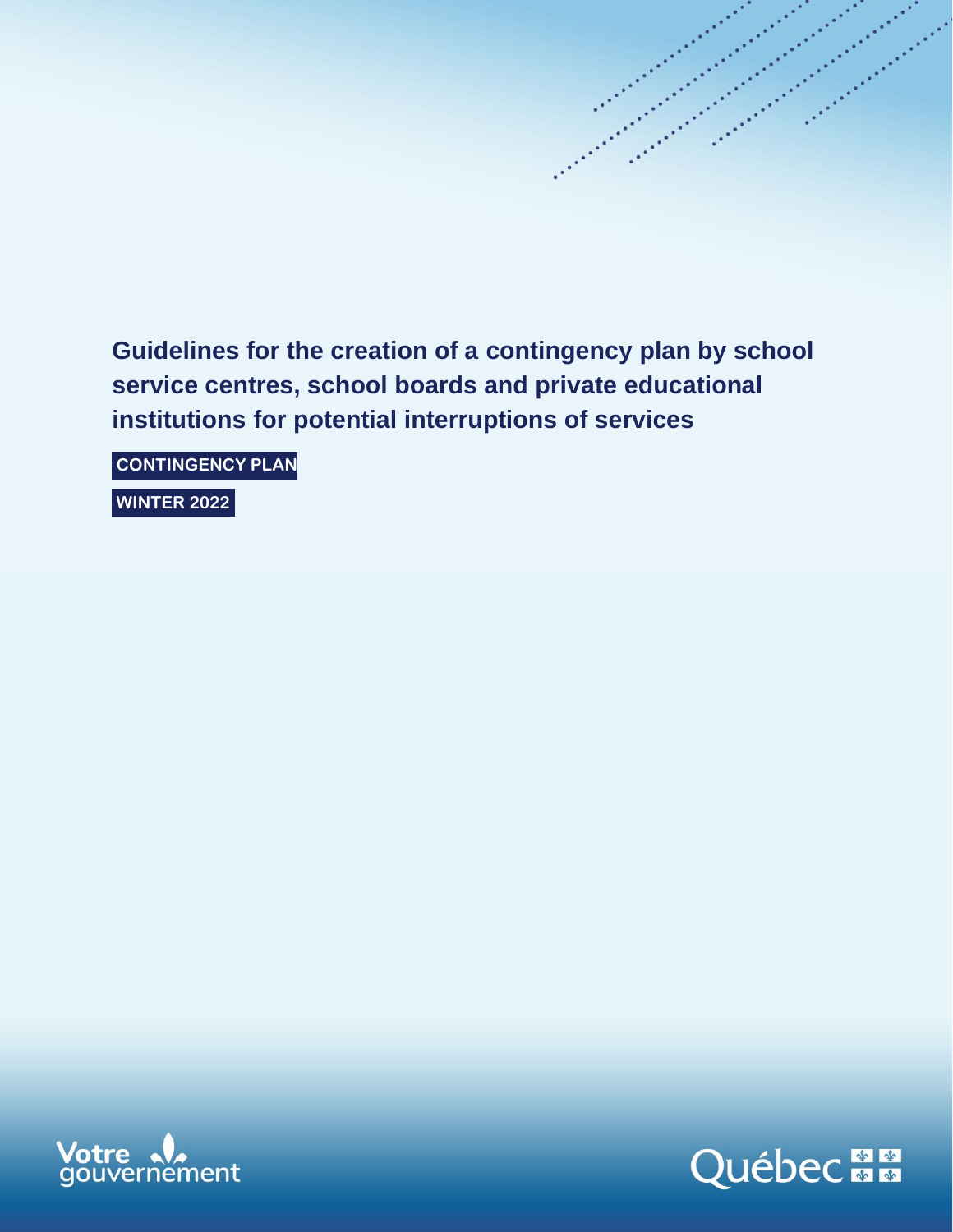## **Coordination and content**

Direction des relations du travail des réseaux Direction générale des relations du travail Secteur des relations du travail, de l'enseignement privé et des ressources humaines

#### **Title of original document**

*Lignes directrices pour l'élaboration du plan de contingence par les centres de services scolaires, les commissions scolaires et les établissements d'enseignement privés en lien avec d'éventuels bris de services*

#### **English version**

Services linguistiques en anglais Direction du soutien au réseau éducatif anglophone Ministère de l'Éducation

### **For further information, contact:**

General information Ministère de l'Éducation 1035, rue De La Chevrotière, 27<sup>e</sup> étage Québec (Québec) G1R 5A5 Telephone: 418-643-7095 Toll-free: 1-866-747-6626

© Gouvernement du Québec **Ministère de l'Éducation** 21-098-30-w1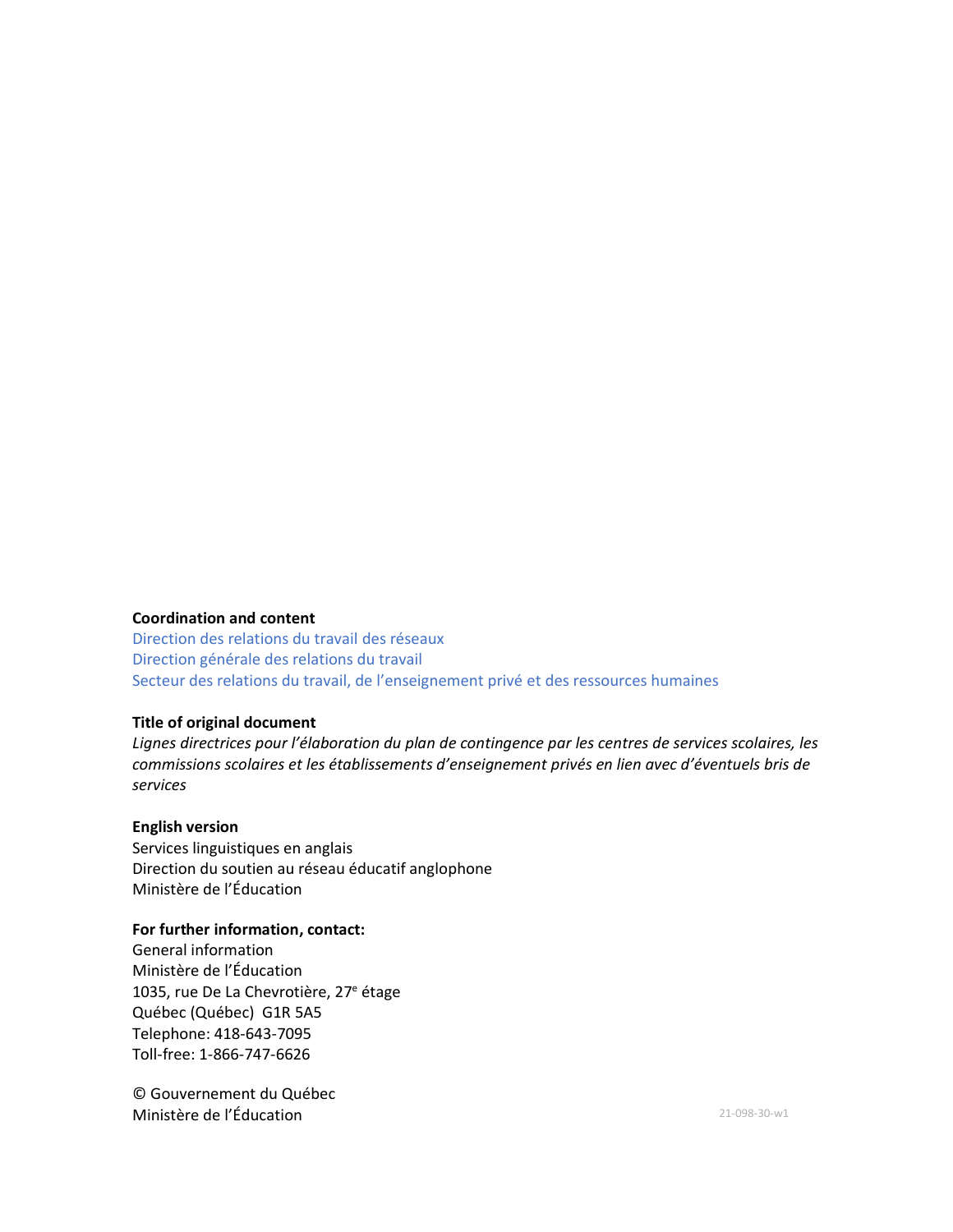# **Table of contents**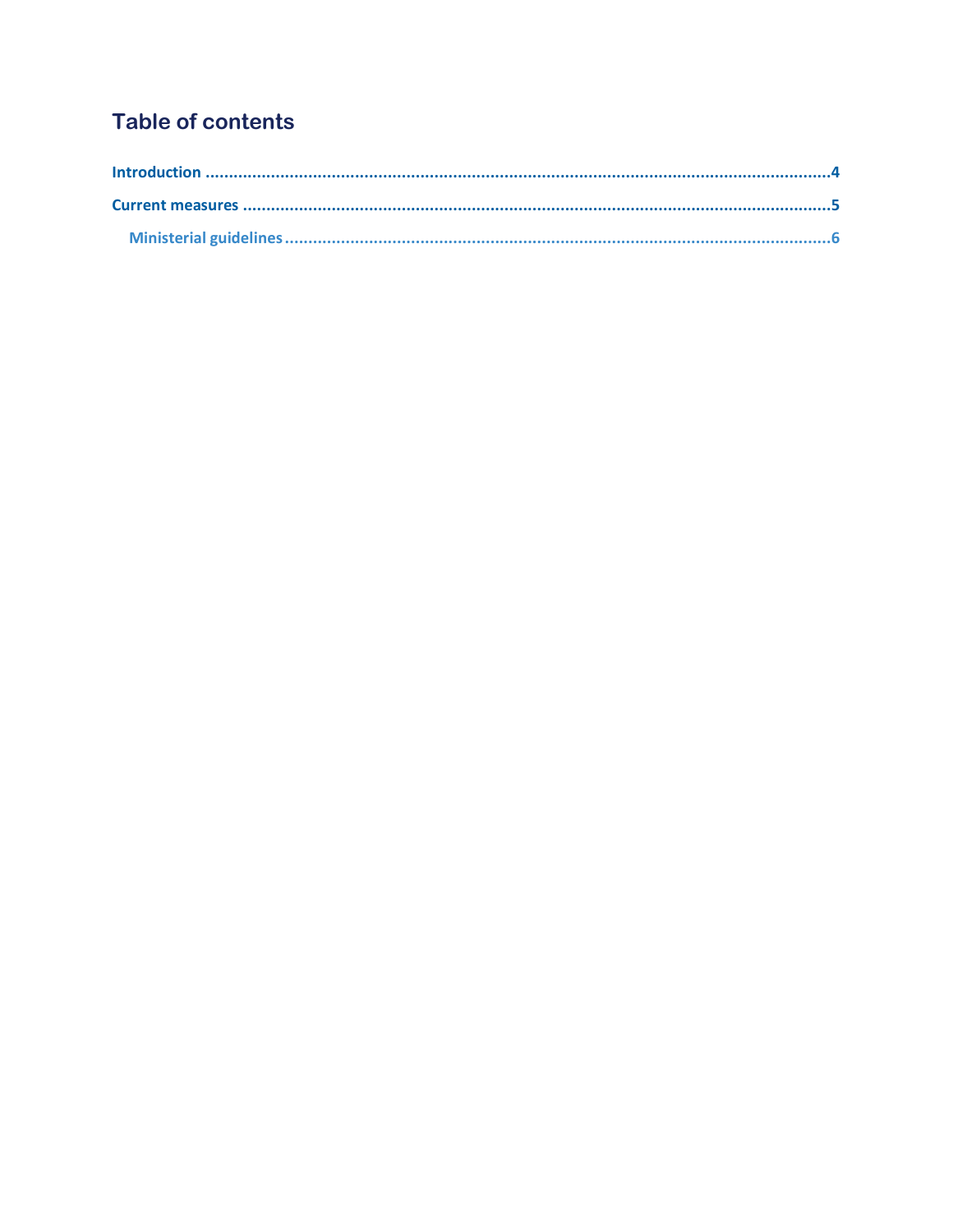# <span id="page-3-0"></span>**Introduction**

Given the current context of the pandemic, the significant contagiousness of the Omicron variant and the new directives regarding self-isolation,<sup>1</sup> the Ministère and the school network are predicting that a large number of staff members in all positions will be required to isolate for several days in the coming weeks. This situation may lead to interruptions in services at some institutions or reduce the ability of daycare services to be provided as they currently are.

The basic premise of this planning is to ensure that students will not be required to isolate at home due to a lack of staff. On January 5, the Minister reiterated his wish that students be able to benefit from the best learning environment possible. As such, the goal is to keep students safely present in school, despite the high level of absences predicted for school staff.

<span id="page-3-1"></span>The goal of this process is to provide guidance to the school network to ensure that each educational organization is provided with a contingency plan in order to avoid the worst outcomes and continue to meet the obligation to provide services to students in Québec. This plan would come into force once the staff replacement mechanisms provided in the collective agreements can no longer be used due to lack of resources, while allowing school service centres and schools boards (SSC/SB) to plan the organization of work based on the realities and needs of their educational institutions.

<sup>1</sup> [Self-isolation \(COVID-19\)](https://www.quebec.ca/en/health/health-issues/a-z/2019-coronavirus/self-isolation)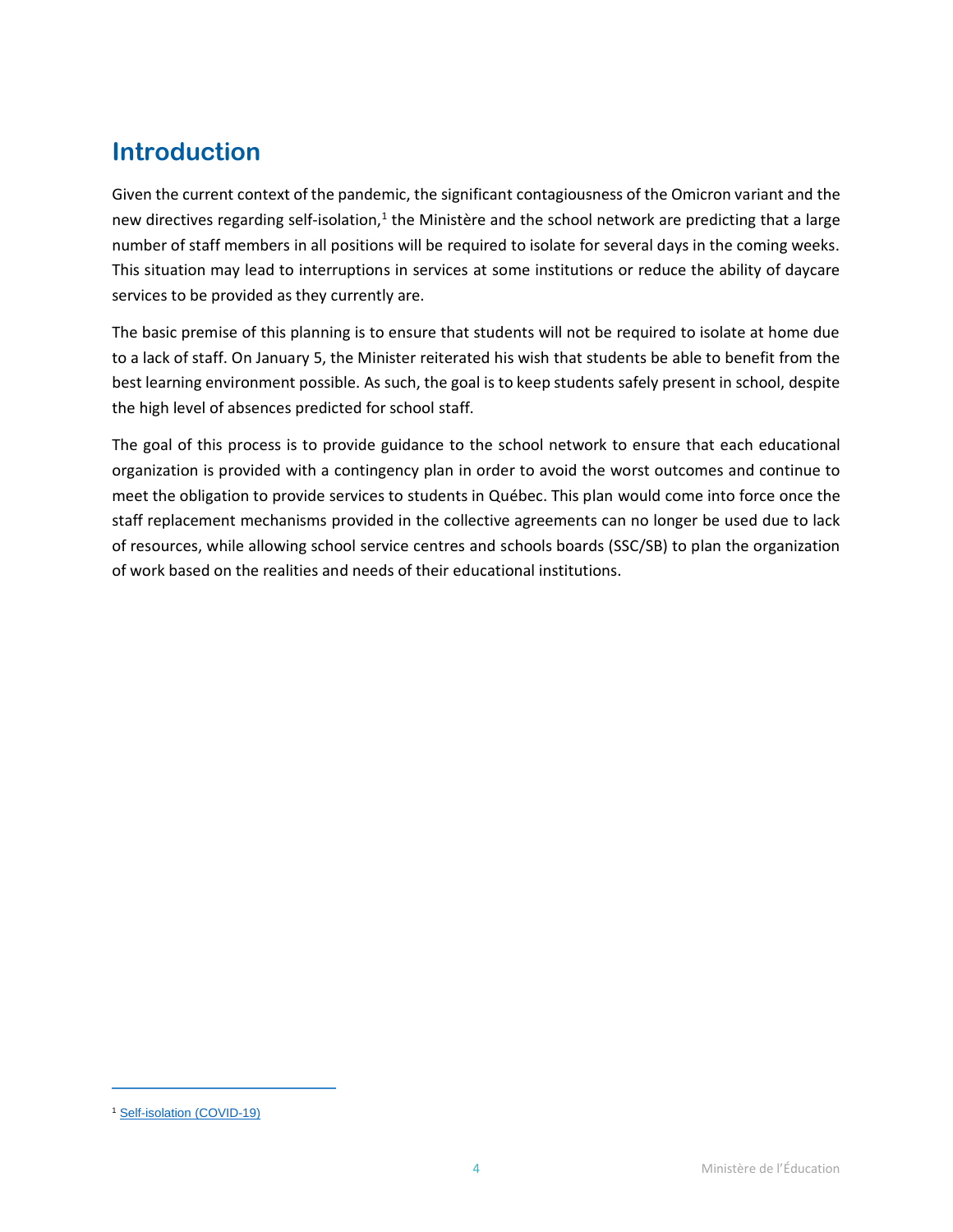# **Current measures**

The guidelines governing topics such as self-isolation, vaccination status and remuneration, applicable to staff based on their specific circumstances, are provided in the [Directives for educational institutions in](https://www.quebec.ca/en/education/guidelines-education-covid)  the context [of the COVID-19 pandemic](https://www.quebec.ca/en/education/guidelines-education-covid) document, which is available on the Québec.ca website.

Staff who are self-isolating must work remotely, unless the tasks required by their position do not allow them to do so and no other tasks that can be completed remotely can be assigned to them.

Note also that the government has issued several orders-in-council and ministerial orders that provide flexibility to the school network in the current health emergency. These orders are in force for as long as the health emergency continues:

# 1. [Ministerial Order 2020-008](https://cdn-contenu.quebec.ca/cdn-contenu/adm/min/sante-services-sociaux/publications-adm/lois-reglements/AM_numero_2020-008-anglais.pdf?1585010339)

Among other provisions, this order allows school staff to be assigned to positions where and when they are needed. This provides significant flexibility in the context of a health emergency. This order stipulates that the relevant unions and professional associations are to be consulted before this measure is applied, unless the urgency of the situation makes this impossible.

# 2. [Order-in-Council 964-2020](https://cdn-contenu.quebec.ca/cdn-contenu/adm/min/sante-services-sociaux/publications-adm/lois-reglements/decret-964-2020-anglais.pdf?1600787977)

Allows any person holding a teaching licence who has retired from the education network since July 1, 2015, and who returns to work to provide preschool education or teach at the elementary or secondary level (as an occasional substitute teacher) be remunerated in accordance with, as the case may be, the scale or pay scale applicable to teaching personnel in the national collective agreements in force. This order will encourage retired staff from the network to provide assistance to current employees.

The Ministère encourages educational organizations to share this order within their networks.

# 3. [Order-in-Council 943-2020](https://cdn-contenu.quebec.ca/cdn-contenu/adm/min/sante-services-sociaux/publications-adm/lois-reglements/decret-943-2020-anglais.pdf?1599691136)

Allows remote educational services to be provided to students in the following situations:

- 1. Students whose health condition or that of a person with whom they reside puts them at risk of serious complications if they contract COVID-19, where a physician recommends that they not attend school
- 2. Students whose class is the subject of a recommendation or isolation order from a public health authority issued because of a COVID-19 case involving an employee or student at the educational institution concerned, and in that case, be provided as of no later than two days after the recommendation or order is issued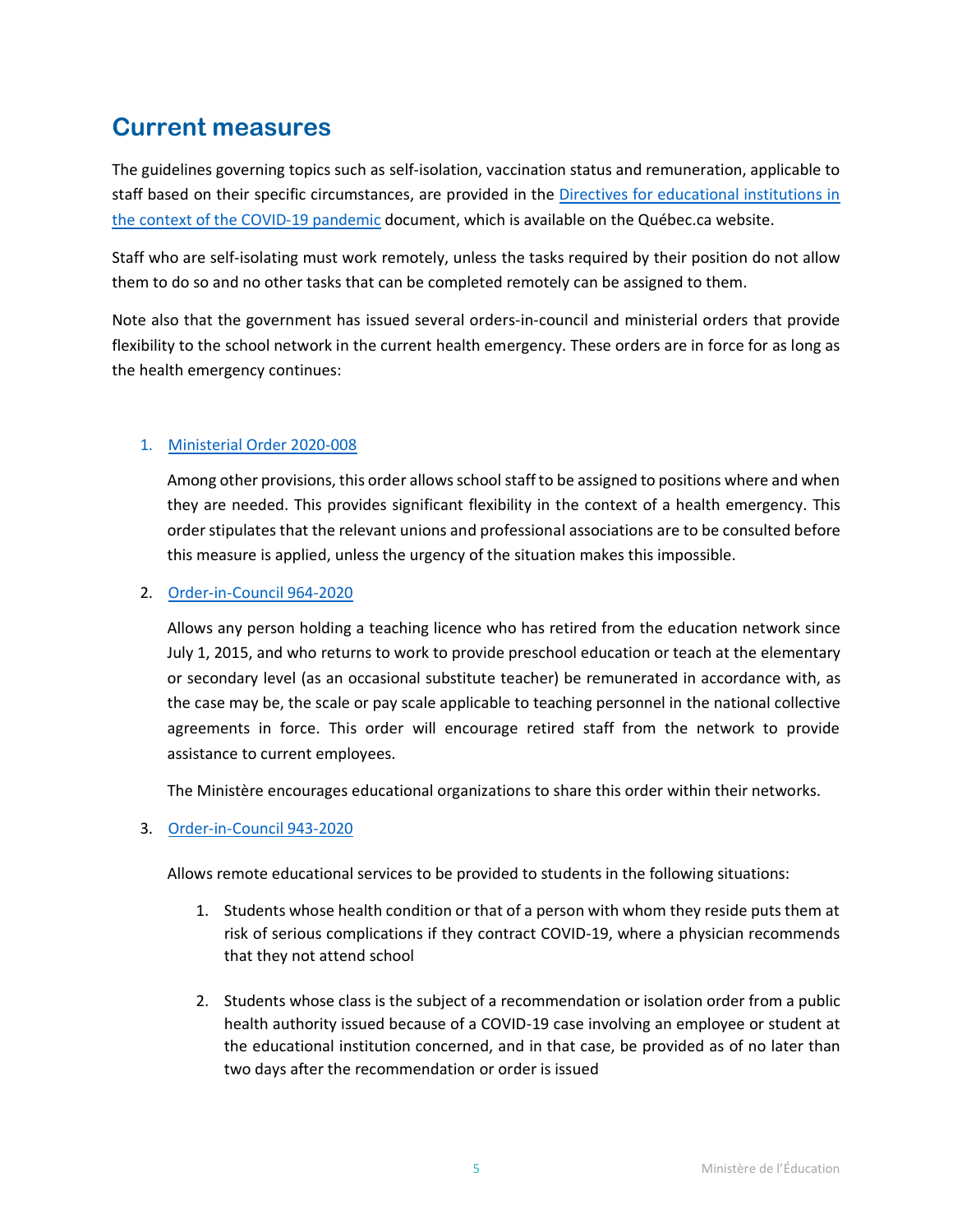# <span id="page-5-0"></span>**Ministerial guidelines**

School service centres and school boards must ensure that each of the **preliminary measures** is completed for each institution.

#### *For teaching staff*

#### 1. Identify **resource persons**

o In the school

E.g. Teaching staff who have been released from their duties to perform other work (mentor teachers, resource teachers, etc.), professional staff (with priority given to holders of teaching licenses), support staff, students in education programs or programs related to teaching

 $\circ$  Outside of the school<sup>2</sup>

E.g. External organizations (such as Alloprof) or parent volunteers (the Ministère encourages educational organizations to promote this in their community) who are able to support students learning in class while their teacher is not physically present, if necessary

In this case, the qualifications and skills of these individuals must be assessed and taken into consideration when responsibilities are assigned to them, especially when being given responsibility for a group (e.g. supervising a group versus teaching a group)

### 2. Identify **groups to prioritize for support**

E.g. Students with disabilities, social maladjustments or learning difficulties, students enrolled in regional or supraregional schooling services, students in Elementary Cycle One as a higher priority than those in Elementary Cycle Three, etc., as well as specific actions and levels of support to provide to these students in particular

3. Identify **complementary services** at the school, SSC or SB level that can be temporarily suspended in order to allow these resources to be assigned to teaching or supporting a group of students (e.g. services provided by education consultants, remedial education professionals, speech therapists, pedagogical support staff) and release of portions of the teaching task<sup>3</sup> (e.g. serving as a resource teacher, mentoring, school projects or coordination of programs) in order to potentially proceed to the "easing" <sup>4</sup> of services

 $2$  Judicial records must be verified for any person asked to work with children.

<sup>&</sup>lt;sup>3</sup> If the teaching task is modified after October 15, the teacher must agree to the change.

If the MEQ wishes to allow unilateral modification of the teaching task when necessary, a ministerial order or order-in-council would be necessary to set aside provisions of the collective agreements.

<sup>4</sup> Note that this does not refer to the removal of any *subjects* from the schedule, as this would run counter to the *Basic school regulation*.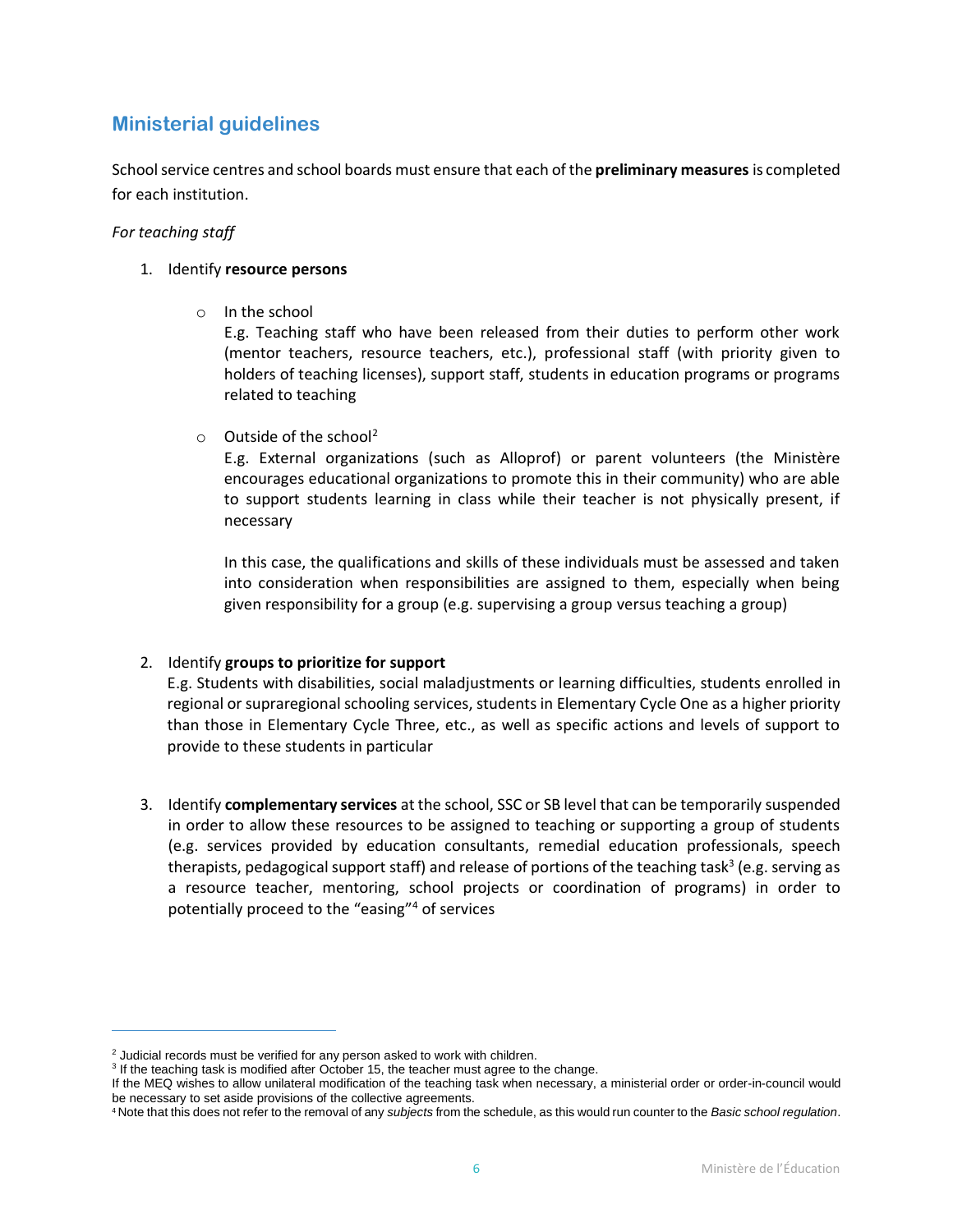- 4. Analyze the feasibility of planning for **modified school organization** by:
	- $\circ$  referring to the current measures relevant to the creation of groups of students as set out in the provincial collective agreements. These regulations state that no group of students can be larger than the indicated maximum, unless, among other circumstances, there is a shortage of qualified available staff. <sup>5</sup> For example, a teacher who monitors their standard group as well as several students from another group, with the help of another staff member if possible.
	- $\circ$  combining some groups of students. For example, a teacher can take charge of more than one group of students, with the help of another person. Ideally, students would remain in two separate classrooms in order to reduce the risk of contagion. The two people (teacher and additional person) move from one room to the other.
	- $\circ$  This modified school organization must be determined based on the provincial collective agreements in force, after discussion with the unions if possible, or based on Ministerial Order 2020-008.

School service centres and school boards can implement the **following measures** for each institution.

# *For teaching staff*

- 1. Optimum use of the replacement methods and use of the identified resource persons
- 2. Remote teaching by a teacher who is self-isolating but is able to work with their group of students while an adult is present in the classroom to support and supervise the group

Note: If the teacher of a special education class is self-isolating and is able to work, it is preferred, depending on the specific situation, that this teacher's class still be taught in person by a legally qualified teacher for as long as possible. The teacher normally responsible for this class can be assigned other tasks while in isolation or provide remote support to the teacher who is present with the class.

3. Remote teaching for the entire class if necessary and in exceptional situations

<sup>5</sup> Clause 8-8.01 C (FSE-CSQ, FAE)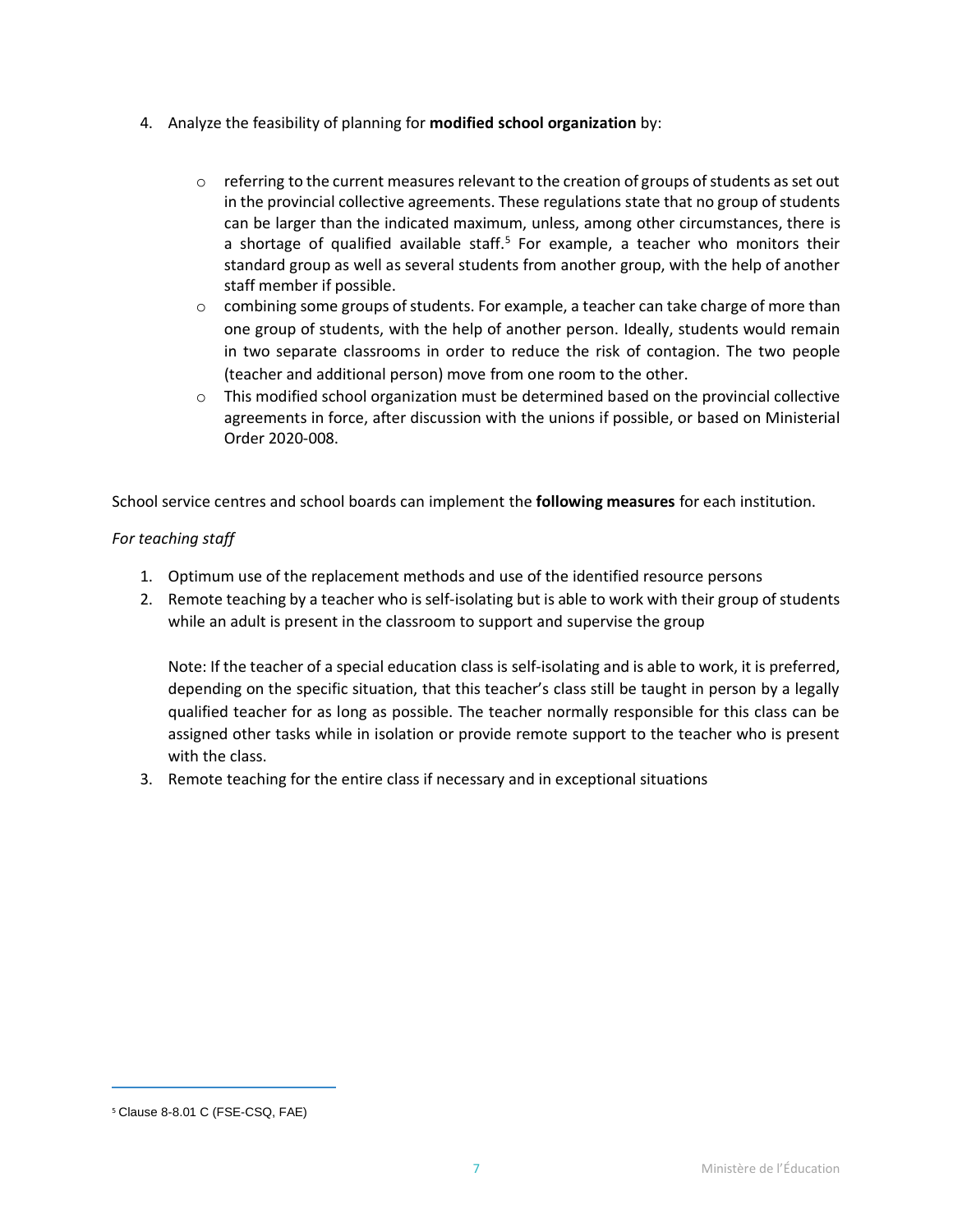#### *For school daycare staff*

- 1. Identify resource persons in the school (volunteers or not, under Ministerial Order 2020-008) or outside of the school<sup>6</sup> (e.g. parent volunteers) who can be responsible for children at the daycare service.
- 2. Identify groups to be provided with priority support<sup>7</sup> (e.g. students in Elementary Cycle One, students with disabilities, social maladjustments or learning difficulties).
- 3. Identify operating hours (e.g. morning, lunch or evening) with the goal of eventually reducing the services provided, and identify the potential effects on school transportation.

### *For students*

1. For students who are in self-isolation, work to complete at home must be provided by teachers for the self-isolation period.

 $6$  Judicial records must be verified for any person asked to work with children.

<sup>7</sup> Refunds should be planned.